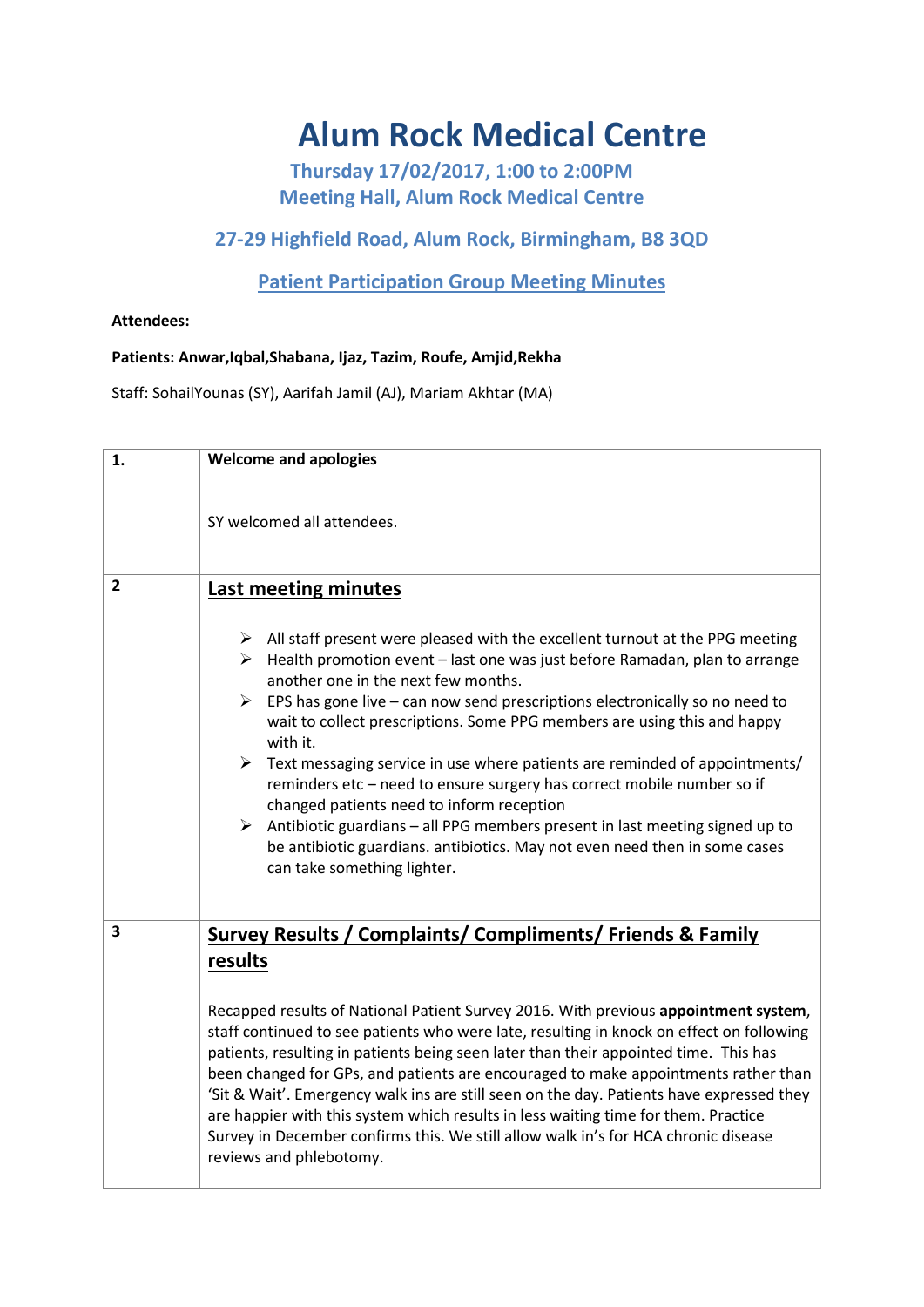|   | Another theme that came up in the survey was that Phone lines are frequently busy<br>and require a wait before being answered.                                                                                                                                                                                                                                                                             |
|---|------------------------------------------------------------------------------------------------------------------------------------------------------------------------------------------------------------------------------------------------------------------------------------------------------------------------------------------------------------------------------------------------------------|
|   | SY informed PPG we are working on this by encouraging patients to use online access<br>for appointment and prescription booking system thus easing pressure on the phone<br>lines and reception staff.                                                                                                                                                                                                     |
|   | PPG & Staff had discussion about other measure we could implement. Many other<br>surgeries do not allow repeat prescription requests to be done over the phone<br>(except for housebound patients or other exceptions), resulting in less pressure<br>on phone lines. This is something we could consider implementing. Mixed<br>views from PPG members.<br>Plan: To be discussed at a staff meeting       |
|   | Compliments<br>Reception staff (particularly Baljit and Zafar) have received many verbal compliments<br>and were praised by patients for their very helpful service.                                                                                                                                                                                                                                       |
|   | PPG members expressed satisfaction on being seen on the day/next day compared to<br>other surgeries where you often have to wait a week or two after booking an<br>appointment to be seen.                                                                                                                                                                                                                 |
|   | Friends and Family results-In January 98% of patients said they would recommend the<br>surgery to friends or family. Please see below our results from last year:<br>December 2016-98%<br>November 2016-88%<br>October2016-100%<br>September 2016-92%<br>August 2016-81%<br>July 2016-90%<br>June 2016-94%<br>May 2016-94%<br>April 2016-100%<br>March 2016-93%<br>February 2016-100%<br>January 2016-100% |
| 4 | Waste management audit review<br>SY thanked the PPG members for completing the Waste Management questionnaire at<br>the last meeting. From this it is apparent that sometimes pharmacies are ordering<br>repeat medication on behalf of patients who may not necessarily need it as they still<br>have some left hence this is wasteful. Pharmacy should be asking patients which                          |
|   | repeat items, if any, they require before putting in the repeat request to the surgey.<br>SY says he has written to the local pharmacies reminding them of this.                                                                                                                                                                                                                                           |